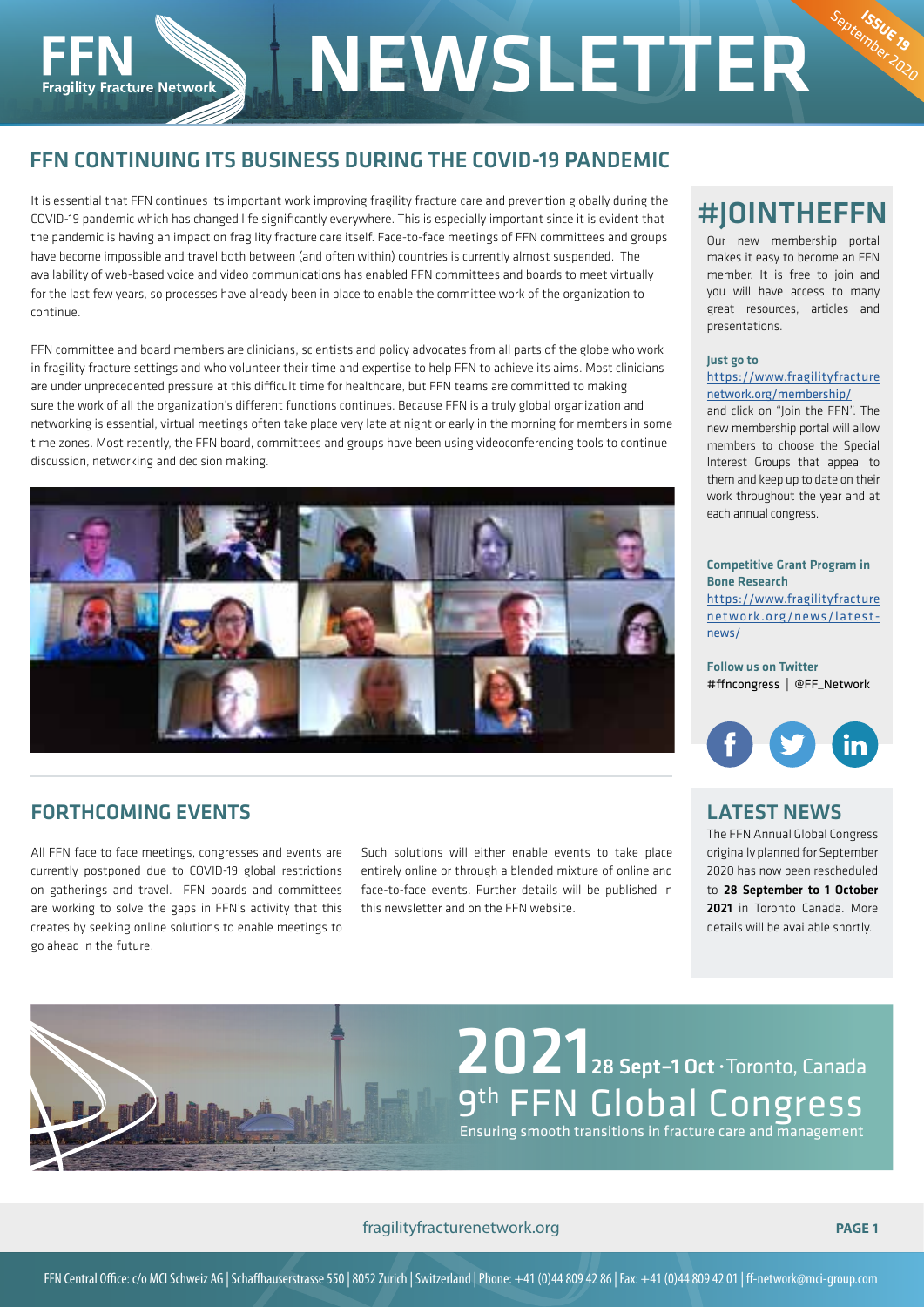# **INEWSLETTER Fragility Fracture Network**

## **FRAGILITY FRACTURES AND THE EARLY MONTHS OF THE COVID-19 PANDEMIC**

Globally, healthcare systems are in a state of turmoil and flux due to the impact of the COVID-19 pandemic. This disruption is not only affecting those with COVID-19 but also most other patient groups; not least, patients with fragility fractures. FFN members globally have now been facing the clinical challenges of the COVID-19 pandemic for several months. The current scenario being experienced by most health systems is the challenge of meeting the ongoing needs of patients seeking health care for other reasons while also managing, planning and care for COVID-19.

There has been a reduction in hospital presentations for some patient groups as many have wanted to avoid potential contact with the virus in hospitals. Despite this, the number of patients presenting with fragility fractures appears so far to have either remained constant, or has only slightly reduced. The true effect of isolating older, frail, and vulnerable members of society remains to be seen, with an anticipated increase in the number of falls and injuries over the weeks and months ahead due to deconditioning from lack of mobilisation. In some countries where the period of intense isolation of vulnerable community members has largely been lifted, a rise in fragility fractures has already been noted as older people begin to reengage with normal activity.

Despite the reduction in elective orthopaedic services, trauma remains a constant presence and the ability of practitioners to adapt treatment and care pathways to include screening for COVID-19, manage new operating department arrangements, ward arrangements and discharge pathways is a significant challenge everywhere. The re-deployment of clinicians to areas under pressure from the pandemic to fill gaps in services means that their expertise has been stretched – and a skills gap has opened in their specialist areas, resulting in a detrimental effect on non-COVID services. There is a danger that, because of individual health care organizations' focus on preventing death and managing the effects of the pandemic locally, standards of care in other services may suffer. Hard won progress in hip fracture standards may, for example, have become secondary to coping with the pandemic. We will not understand the impact of this until data from this year's hip fracture databases, for example, has been analysed and the impact on outcomes understood. An international study is underway and currently recruiting hospitals and countries to learn as much as possible about the impact from COVID-19 on fragility fracture patients. Information about IMPACT (International Multicentre Project Auditing COVID-19 in Trauma & Orthopaedics) can be found here www.trauma.co.uk/impact and you can follow them on Twitter @IMPACT

The International Osteoporosis Foundation (IOF) has reported that, in several centres, access to DXA/VFA has been temporarily limited or stopped because of the pandemic. This is likely to have a significant effect on the delivery of fracture liaison/secondary prevention services. Without secondary fracture prevention, IOF point out that the avoidable recurrent fractures in the imminent risk period will only add to already stretched acute hospital systems. The impact on fracture prevention services is likely to have a long tail. Outpatient clinics have been temporarily closed with a subsequent impact on services such as osteoporosis clinics, fracture liaison and other methods of secondary fracture prevention. Systems for virtual/non-face-to-face fracture follow-up services were not commonplace and their hurried development has been patchy, with fracture liaison practitioners needing to develop assessment and clinical decision-making skills in a different context and patients need significant support to engage effectively in virtual methods of clinical consultation.

The FFN recognizes the immense contributions all its members will be making to this unprecedented global challenge and will be closely monitoring the impact of the pandemic on fragility fracture care and management globally. The Executive Committee and Board of the FFN wish all of those working in healthcare systems around the world continued strength and best wishes during this time.

September 19

# **NEW 'CAPTURE THE FRACTURE'® PARTNERSHIP ANNOUNCED**

On 16 June 2020, the International Osteoporosis Foundation (IOF) announced a partnership with Amgen and UCB, in collaboration with the University of Oxford, to support its Capture the Fracture® program, which aims to reduce hip and vertebral fractures by 25% by 2025. At the core of the Capture the Fracture® model is a care coordinator who can help patients with an osteoporosis-related fracture be identified, screened, diagnosed, and appropriately treated to reduce their future fracture risk. Post-fracture care coordination programs have been shown to improve diagnosis and treatment rates. This partnership aims to double the 390 existing Capture the Fracture® programs by the end of 2022, and will focus on key regions including Asia Pacific, Latin America, the Middle East, and Europe. This partnership also welcomes collaboration from existing fracture prevention coalitions on international, national and regional levels to drive fracture prevention policy change and prioritization. Additional elements of the partnership include developing and implementing efficiencies and best practice sharing across post-fracture care (PFC) program sites, creating a digital tool that documents and communicates PFC effectiveness, and providing virtual and in-person mentorship and learning opportunities for healthcare providers. For more information about Capture the Fracture, visit http://www.capturethefracture.org

# **LAUNCH OF ASIA PACIFIC FRAGILITY FRACTURE ALLIANCE (APFFA) WEBSITE & LINKEDIN CHANNEL**

The Asia Pacific Fragility Fracture Alliance (APFFA) officially launched the APFFA website and LinkedIn channel on 20 May 2020. See:

Website: www.apfracturealliance.org

LinkedIn: https://www.linkedin.com/company/asia-pacific-fragility-fracturealliance/

The website will house information on APFFA's three Working Groups through which its primary workflow will be delivered.

- 1. The Hip Fracture Registry Working Group (HFRWG) which aims to provide practical tools and resources outlining the key steps in setting up and rolling-out a national hip fracture registry.
- 2. The Education Working Group (EWG) which is charged with connecting target audiences with practical, high-quality materials relevant to their specific needs and developing educational programmes to maximise awareness of systematic approaches to fragility fracture care and prevention in Asia Pacific. Upon completion, the Education Directory will be accessible on the APFFA website.

#### fragilityfracturenetwork.org **PAGE 2**